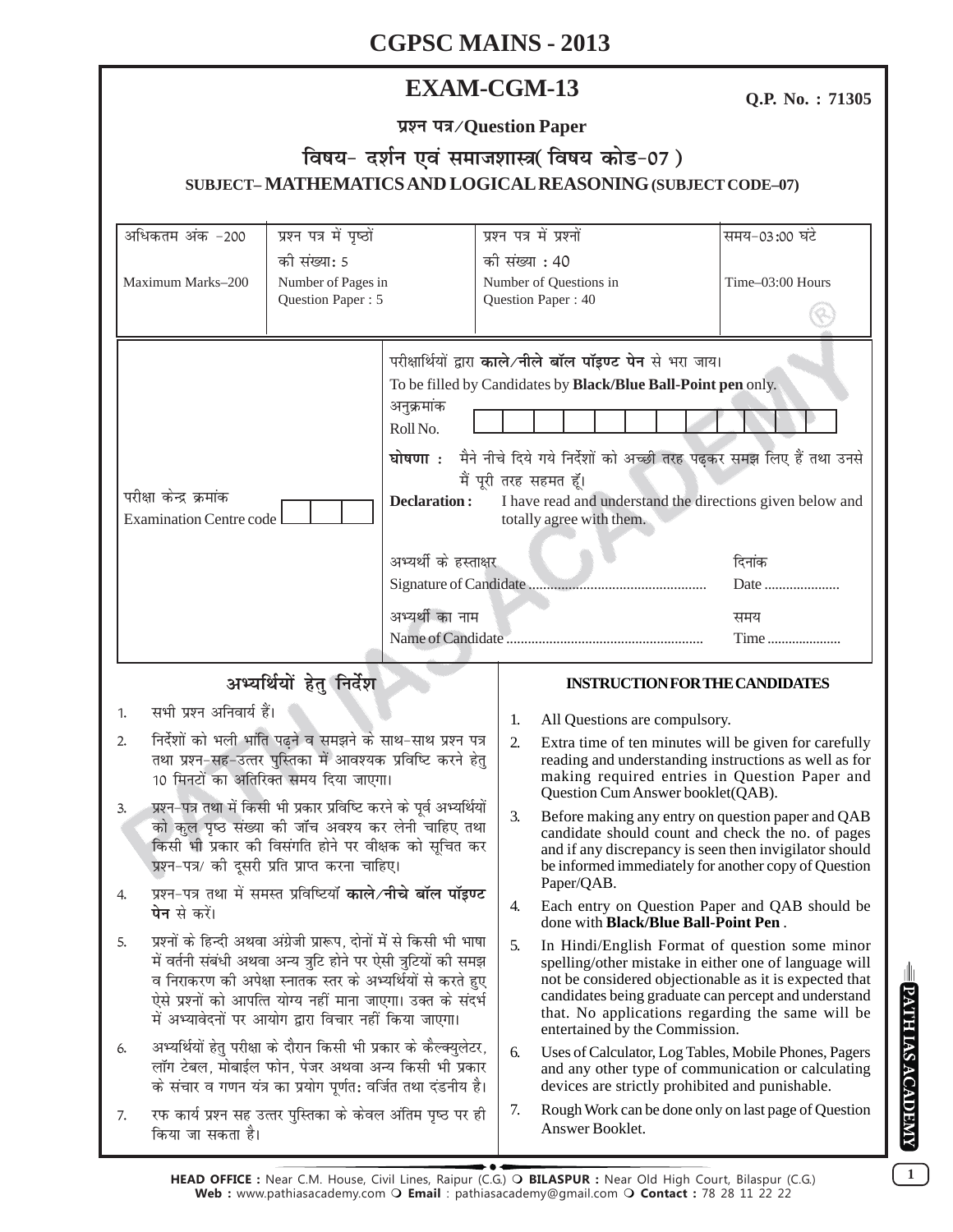### खण्ड-1 SECTION-1 (उत्तर की शब्द सीमा-30. अंक-02)

CADE

#### भाग -1

'दर्शन' शब्द के अर्थ को भारतीय संदर्भ में स्पष्ट कीजिये। 1.

State the meaning of the term "Darshan" in Indian context.

- ' कृतप्रणाश' और 'अकृताभ्युपगम' से आप क्या समझते हैं ?  $\overline{2}$ What do you mean by 'Kritapranash' and 'Akritabhyupagama' ?
- दर्शन और संस्कृति के संबंध को स्पष्ट कीजिए।  $\overline{3}$ .

Describe the relation between Philosophy and Culture.

धार्मिक सहिष्णुता क्या है ?  $\overline{4}$ . What is Religious Tolerance?

#### भाग -2

- प्राथमिक समूह की अवधारणा स्पष्ट कीजिए। 1. Explain the concept of Primary group.
- $\overline{2}$ जनरीतियों एवं रूढियों के बीच भेद स्पष्ट कीजिए। Distinguish between Folkways and Mores.
- सामाजिक असमानता के आधार बताइये। 3. Describe the bases of Social inequality.
- सामाजिक शोध के प्रमुख उद्देश्य दर्शाएँ।  $\overline{4}$

Depict the main objectives of Social Research.

#### भाग  $-3$

छत्तीसगढ की विशेष पिछडी जनजाति अभिकरणों का उल्लेख कीजिए। 1.

Mention the names of special primitive tribal agencies in Chhattisgarh.

पत्नि-भगिनी विवाह क्या है ?  $\overline{2}$ 

What is sororate?

विशेष पिछडी जनजाति क्या है ? छत्तीसगढ की विशेष पिछडी जनजातियाँ कौनसी है ?  $\overline{3}$ .

What is primitive tribe ? Which are the primitive tribes of Chhattisgarh ?

अगरिया जनजाति का पारंपरिक व्यवसाय क्या है ?  $\overline{4}$ .

What is the traditional profession of Agaria Tribe ?

PATH IAS ACADEMY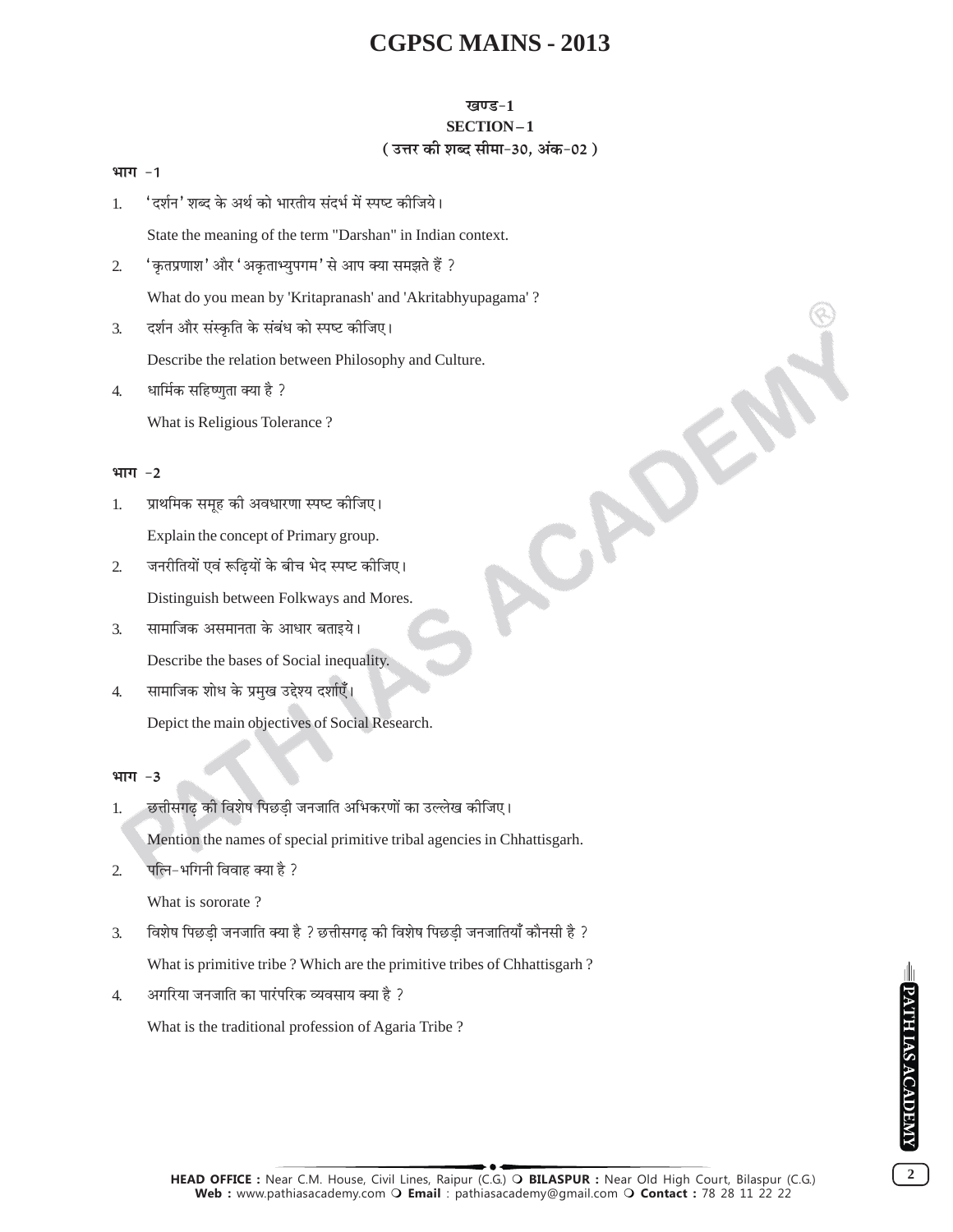#### भाग -4

- छत्तीसगढ़ शासन द्वारा किन क्षेत्रों में पं. सुंदरलाल शर्मा एवं 'राजा चक्रधर सिंह' के नाम पर राज्य स्तरीय सम्मान दिया जाता है ? 1. In which field Government of Chhattisgarh awarded state level award in the name of 'Pt. Sunder Lal Sharma' and 'Raja Chakradhar Singh'?
- 'गंड़वा बाजा' में प्रयुक्त होने वाले वाद्यों के नाम लिखें।  $\mathcal{L}$ Write names of musical instrucments used in 'Gandwa-Baja'.
- छत्तीसगढी में कोई एक मुहावरा और उसका अर्थ लिखिए।  $\overline{3}$ . Write any Chhattisgarh idiom and its meaning.
- छत्तीसगढ के प्रमुख लोक गीत कौन से है ?  $\overline{4}$ . Which are the main folk songs of Chhattisgarh?

#### भाग -5

- दामाखेडा क्यों प्रसिद्ध है ?  $\mathbf{1}$ Why Damakheda is famous?
- 'छेरछेरा' पर्व का वर्णन कोजिए।  $\mathcal{L}$ Describe 'Cherchera' festival.
- गुरू घासीदास के सामाजिक अवदान की चर्चा करें ।  $\mathcal{F}_{\mathcal{L}}$ Discuss the social contribution of Guru Ghasidas.
- 'भरथरी गायन' के कथानक का परिचय दीजिए।  $\overline{4}$ . Give introduction of story content of Bharathari Singing.

### <u>ਸ਼ਕਾਰ – 2</u> SECTION-2 ( उत्तर की शब्द सीमा-60, अंक-04 )

CADE

#### भाग  $-1$

भारतीय दर्शन की मौलिक विशेषताओं की विवेचना कीजिए।  $5^{\circ}$ 

Discuss the fundamental features of Indian Philosophy.

योग दर्शन के अनुसार, 'प्राणायाम' की व्याख्या कीजिए। 6. Explain the "Pranayam" according to "Yoga Philosophy".

#### भाग $-2$

समाशास्त्र एवं मानवशास्त्र के बीच अन्तर बतायें। 5.

Explain the differences between Sociology and Anthropology.

सामाजिक नियंत्रण को परिभाषित कीजिए एवं इसके प्रकार बतायें। 6.

Define Social Control and explain its forms.

 $\overline{3}$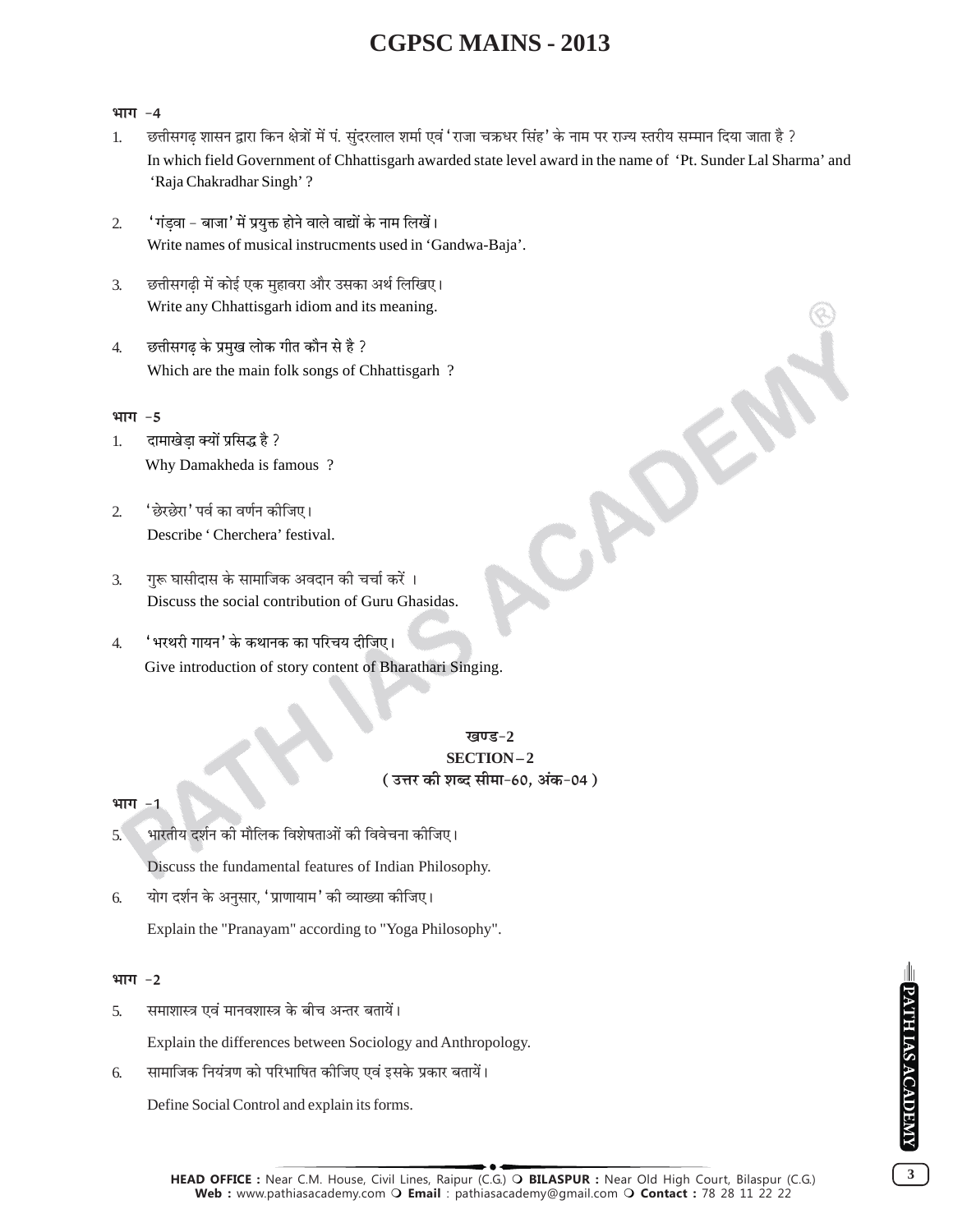#### भाग $-3$

- मुरिया जनजाति द्वारा सिर पर पहने जाने वाले आभूषणों की चर्चा करें।  $\overline{5}$ . Discuss about the head ornaments of Muria tribe.
- 'पेण्डा' खेती क्या है ? 6.

What is "Penda" Cultivation.

#### भाग $-4$

छत्तीसगढ के लोककला के क्षेत्र में दाउ रामचंद देषमुख के योगदान की विवेचना कीजिए।  $5<sub>1</sub>$ 

Discuss the 'Contribution of Dau Ramchand Deshmukh in the field of folk art of Chhattisgarh'.

6. छत्तीसगढ़ लोक गायन शैली 'पंडवानी' पर चर्चा करें।

Discuss the Chhattisgarhi folk singing style Pandwani'.

#### भाग $-5$

रतनपुर किस लिए प्रसिद्ध है ? 5.

For what reasons Ratanpur is famous ?

6. अचानकमार अभयारण्य पर टीप लिखिए।

Write a note on Achanakmar Sanctuary.

## खण्ड-3 SECTION-3 (उत्तर की शब्द सीमा-100, अंक-08)

#### भाग -1

योग साधना के अष्टांग मार्ग का विवरण दीजिये।  $7<sub>1</sub>$ 

Describe the "eight fold paths" of Yoga practice.

#### भाग  $-2$

आत्महत्या क्या है ? दुर्खीम के अनुसार आत्महत्या के प्रकारों का उल्लेख करें। 7.

What is suicide? Mention the types of suicide according to Durkheim.

### भाग $-3$

आदिवासी विकास के 'पंचशील सिद्धांत' की व्याख्या कीजिए। 7. Explain "Panchsheel principles" of tribal Development.

### भाग $-4$

गोविंदराम निर्मलकर के कला – अवदान का उल्लेख करें। 7.

Write on the artistic contribution of Govindram Nimalkar.